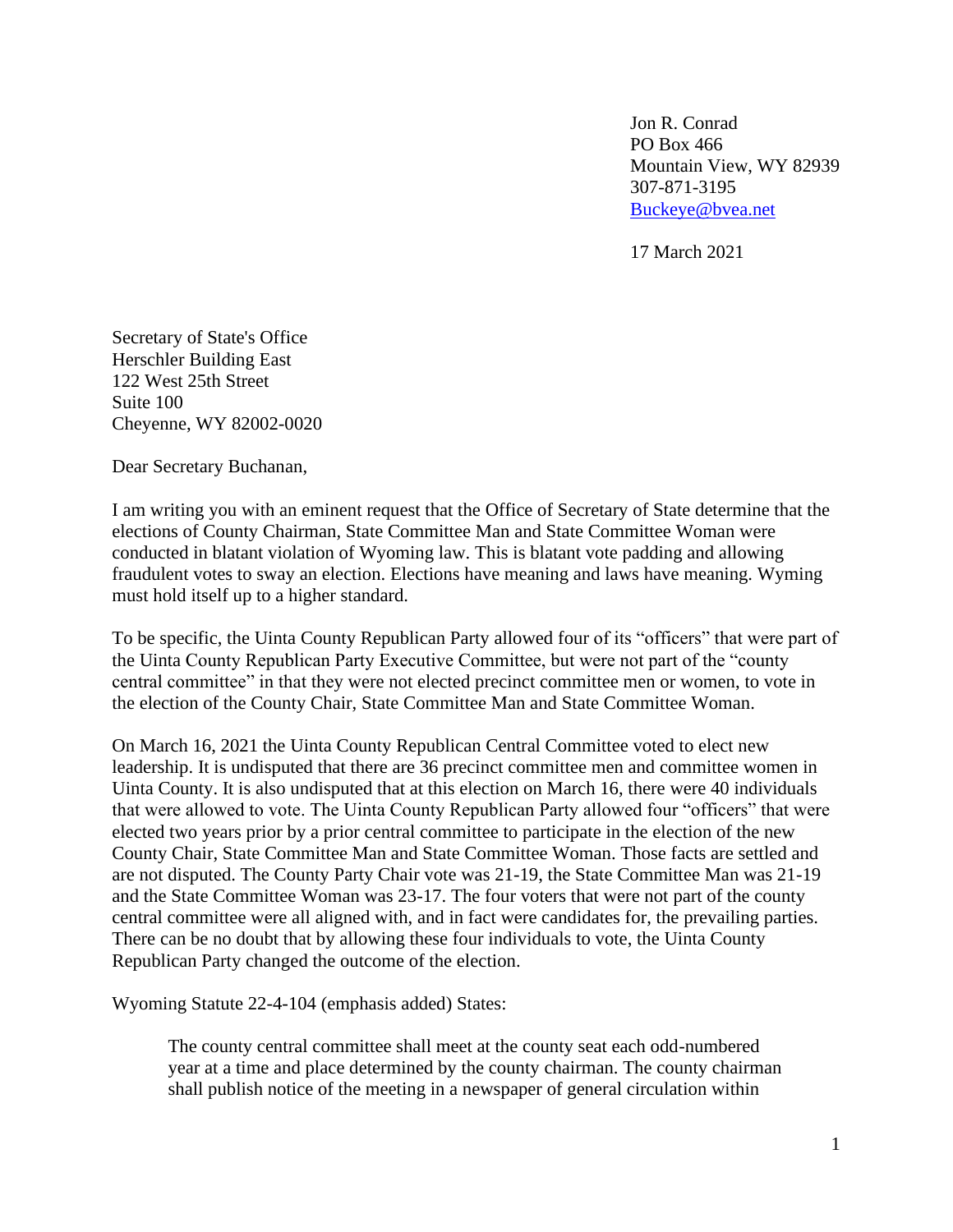the county not less than ten (10) days before this meeting. At the meeting, **the county central committee** shall elect the chairman of the county central committee, one (1) state committeeman and one (1) state committeewoman…

In turn, Wyoming Statute 22-4-101 defines the county central committee as:

(b) The county central committee of each political party consists of precinct committeemen and committeewomen elected in the county at the regular biennial primary election.

Wyoming Statutes are very clear that ONLY the members of the county central committee are allowed to elect the County Chair, the State Committee Man and the State Committee Woman. It is undisputed that Uinta County allowed people to vote in this election that were not members of the county central committee as defined by Wyoming Statute. This is a clear and egregious violation of Wyoming law. There is no doubt that this decision impacted the outcome of the election.

Of note, the State Party by-laws mirror the language of the statute. The Wyoming Republican By-Laws can be found at: https://b53a1313-c80d-4334-bc70 dc6742e1bd0f.filesusr.com/ugd/d8b5a1\_fa3b64d4d2e4497d9ef0d4973c5c80f7.pdf On Page 7, subpart 6, the State By-Laws read:

6. Officers and Terms of Office

1. The County Chairman, Vice Chairman, State Committeeman and State Committeewoman shall be elected by the **County Central Committee** at its

March meeting in the odd numbered years to serve for a term of two (2) years.

This is the section that specifically governs "elections" of these specific officers. Once again, the voting body is specifically limited to the County Central Committee – which has been statutorily defined above and is also defined in the State Party By-laws at Page 5:

## **Article III County Central Committees**

## **1. Membership**

1. The Republican Central Committee of each County shall consist of the properly elected or appointed Republican Precinct Committeemen and Committeewomen in a County who shall hold office for a term of two (2) years or until their successors have been properly elected or appointed.

The State Party By-Laws are perfectly consistent with State Statute – which by law they must be.

The Uinta County Republican Party has claimed that officers can "vote" relying on a different section of the by-laws. I would point out that first, the by-laws cannot be inconsistent with state law. The statutes trump the by-laws. Second, the provision they point to is a general provision that discusses the way that the county conducts its regular business. They rely on the following Provision found on Page 9 of the by-laws: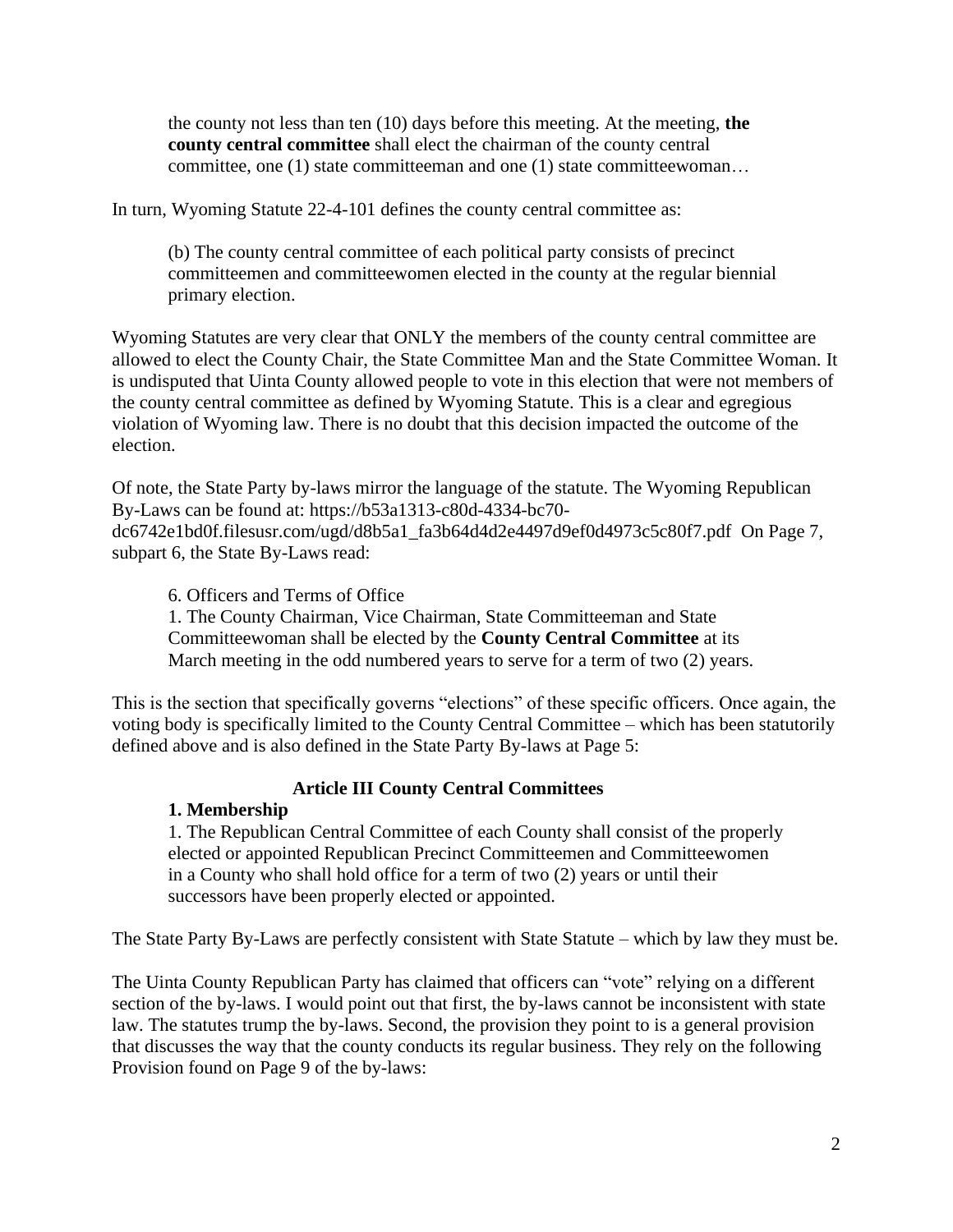## 9. Voting

1. Only properly elected, selected or appointed and ratified Precinct Committeemen and Precinct Committeewomen and elected officers shall be entitled to vote at Central Committee meetings. All County Central Committee members in office on the date the notice of a County Central Committee meeting is published shall be allowed to vote at the meeting.

I would again note that state statute governs, and the by-laws cannot be inconsistent with state statute. But, even beside that point, here the by-laws are perfectly consistent with the statutes. As set out above, the provisions that govern the **"election"** of the State Committee Man, State Committee Woman and County Chair (all members of the State Central Committee) are perfectly clear that the only eligible voters in those **"elections"** are the **county central committee members**, i.e., the duly elected precinct committee men and women. In Uinta County, that means there are only 36 people qualified to vote in that election. A later section that indicates that officers can vote on regular county business cannot overturn the specific and direct limitations on who can vote in elections for these important state offices. Especially when it is defined by statute.

Finally, I want to once again emphasize the importance of the State Central Committee and the important roles they play under state law. These positions are statutorily defined offices with statutory duties. Senator Barrasso, Governor Gordon, and even yourself all three came into statewide office based on these statutory duties and the votes of these statutorily created positions. The State of Wyoming has a vested interest in making sure these elections are done correctly.

There are dozens of U.S. Supreme Court cases that confirm that if the state gives the political party real power in determining elected offices, that then the state has a legitimate interest in regulating the process of how those officers are chosen. Here, because the State of Wyoming has given the State Central Committee power to select candidates to replace statewide office holders, the State of Wyoming has a vested interest in how the members of the State Central Committee are chosen.

A recent 10th Circuit Court of Appeals Decision out of Utah does a nice job of summarizing this logic.

The Constitution grants states the right to prescribe "[t]he Times, Places and Manner of Holding Elections for Senators and Representatives," Art I, § 4, cl. 1, and the Supreme Court has held that states enjoy similar authority to regulate their own elections, *see, e.g., Tashjian v. Republican Party of Conn*., 479 U.S. 208, 217, 107 S. Ct. 544, 93 L. Ed. 2d 514 (1986). The Court has further recognized that "as a practical matter, there must be a substantial regulation of elections if they are to be fair and honest and if some sort of order, rather than chaos, is to accompany the democratic processes." *Storer v. Brown*, 415 U.S. 724, 730, 94 S. Ct. 1274, 39 L. Ed. 2d 714 (1974). These regulations, however, whether they prescribe the time, place, and manner of elections or otherwise provide for orderly selection of the people's representatives, will invariably impose some burden upon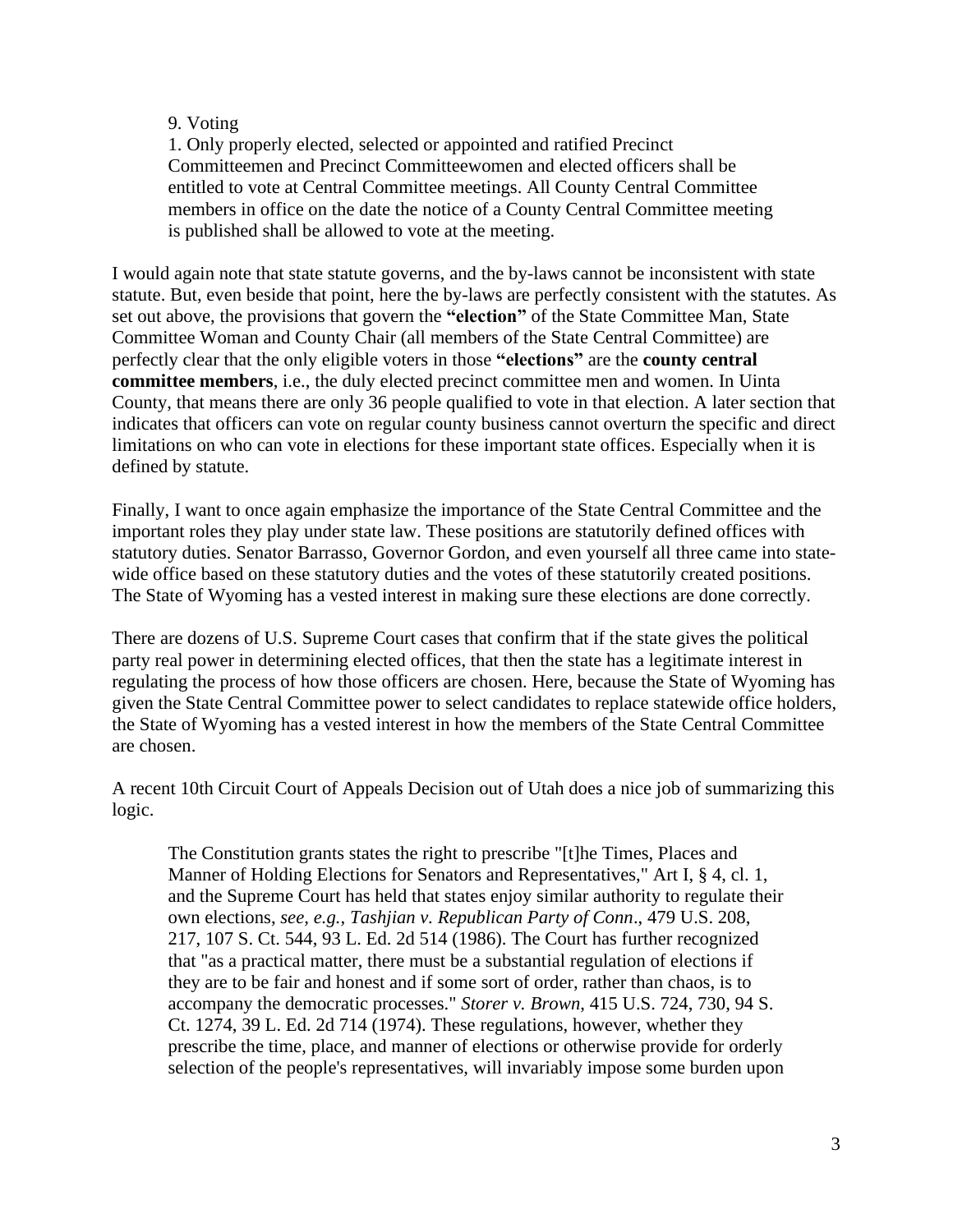individual voters **and political parties**. *See Anderson v. Celebrezze*, 460 U.S. 780, 788, 103 S. Ct. 1564, 75 L. Ed. 2d 547 (1983).

*Utah Republican Party v. Cox*, 885 F.3d 1219, 1228, 2018 U.S. App. LEXIS 6939, \*12- 13, 2018 WL 1386427 (emphasis added).

Wyoming Statute Section 22-18-111 specifically lays out the role of the State Central Committee in filling vacancies. These 69 people on the State Central Committee are entrusted to represent the voters of the State of Wyoming and put forward three names to fill these offices. By granting this important power and by the State Central Committees accepting this power, the State Central Committees of both the Democratic and Republican Parties are subject to reasonable state regulations. Once again, the 10th Circuit addressed this issue by stating:

The distinction between wholly internal aspects of party administration on one hand and participation in state-run, state-financed elections on the other is at the heart of this case. When a party selects its platform, its Chairman, or even whom it will endorse in the upcoming election, the state generally has no more interest in these internal activities than in the administration of the local Elks lodge or bar association. But when the party's actions turn outwards to the **actual nomination and election of an individual who will swear an oath not to protect the Party, but instead the Constitution, and when the individual ultimately elected has the responsibility to represent all the residents in his or her district, the state acquires a manifest interest in that activity, and the party's interest in such activity must share the stage with the state's manifest interest**.

*Id.* at 1229(emphasis added).

That is precisely the case here. The State Central Committee has a vital role in nominating individuals to represent the entire state. Those individuals swear an oath to the Constitution and not to a party. This power makes the State Central Committee subject to state regulations. The state has a vested interest in making sure the process to replace these office holders is done according to the law.

Finally, I would note that Uinta County added four additional voters. If their theory is true, there is nothing that would prevent them from adding 25 "officers" or 50 or 100 or whatever it took to maintain control. Four was the number they needed, so they added four.

We request that you immediately conduct your independent review of the law with the assistance of the Attorney General if necessary. If you agree, we request that you immediately meet with Frank Eathorne and explain this error and request a new vote. We also ask that he fix this mistake in any county where it occurred. If the Mr. Eathorne and the State Party refuse to fix this blatant violation of Wyoming law, we ask that you use all means necessary to defend Wyoming law.

We appreciate your timely response to this matter as time is of the essence.